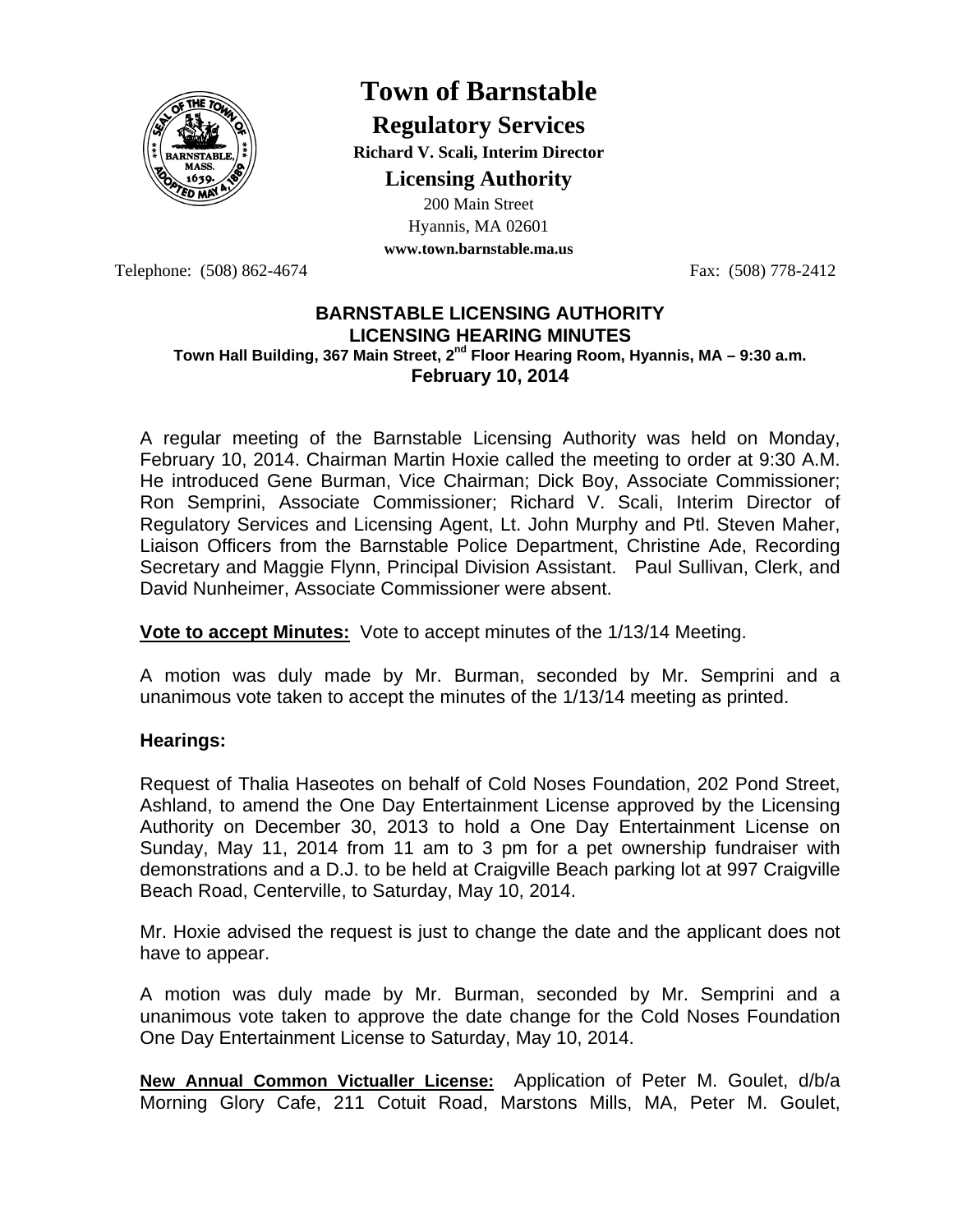Manager, for a New Common Victualler License, with seating for 5, 3 employees as shown on plan signed by the Building Commissioner dated 12/6/13, hours to be 7  $am - 3 pm$ .

Craig Larson appeared for the applicant as owner of the building. It is a year-round restaurant. There was a retail food service business there in the past. The maximum for seating is 5 persons. Mr. Scali asked why the applicant is not here; Mr. Larson advised he is in FL. Mr. Semprini asked if the Lessee has been paying this lease since 2012; he is according to Mr. Larson. Mr. Semprini asked if there is a lot of takeout as there are only 5 seats. Mr. Larson advised it was always a takeout only; they want to prepare more foods, not just have pre-packaged and selling retail.

A motion was duly made by Mr. Burman, seconded by Mr. Semprini and a unanimous vote taken to approve the application of Peter M. Goulet, d/b/a Morning Glory Cafe, 211 Cotuit Road, Marstons Mills, MA, Peter M. Goulet, Manager, for a New Common Victualler License, with seating for 5, 3 employees as shown on plan signed by the Building Commissioner dated  $12/6/13$ , hours to be 7 am  $-3$  pm.

**New Annual Common Victualler License:** Application of Michael Hamwey, d/b/a Sea Street Cafe, 50 Sea Street, Hyannis, Michael Hamwey, Manager, for a New Annual Common Victualler License, to be operated 7 am to 3 pm. Seating for a maximum of 48 people, 2-4 employees.

Mr. Hamwey appeared for this request. He has been operating unintentionally without this common victualler license. It was a clerical error. Mr. Hoxie asked if the fee was paid. Mr. Scali stated he has paid the filing fee only. There was a question as to paying last year's fee…the Board decided the fee to make up the late charges would be \$250.00.

A motion was duly made by Mr. Burman, seconded by Mr. Semprini and a unanimous vote taken to approve the application of Michael Hamwey, d/b/a Sea Street Cafe, 50 Sea Street, Hyannis, Michael Hamwey, Manager, for a New Annual Common Victualler License, to be operated 7 am to 3 pm. Seating for a maximum of 48 people, 2-4 employees, and to charge \$250.00 for the license to bring him to date.

**New Annual Common Victualler License:** Application of Cape Cod Creamery, Inc., d/b/a Cape Cod Creamery, 655 Route 132, Hyannis, Alan M. Davis, Manager, for a New Annual Common Victualler License, to be operated 10 am to 11 pm. Seating for a maximum of 23 people indoors, 22 porch seats; 29 patio seats – total 74 seats in accord with plan signed by Building Commissioner 1/2/14 and 15 employees.

Mr. Davis appeared fro his application – this is new construction in the Christmas Tree Plaza on 132. They also own the one in Yarmouth on Route 28. Mr. Hoxie asked about parking; Mr. Davis stated there is ample parking. Mr. Scali stated we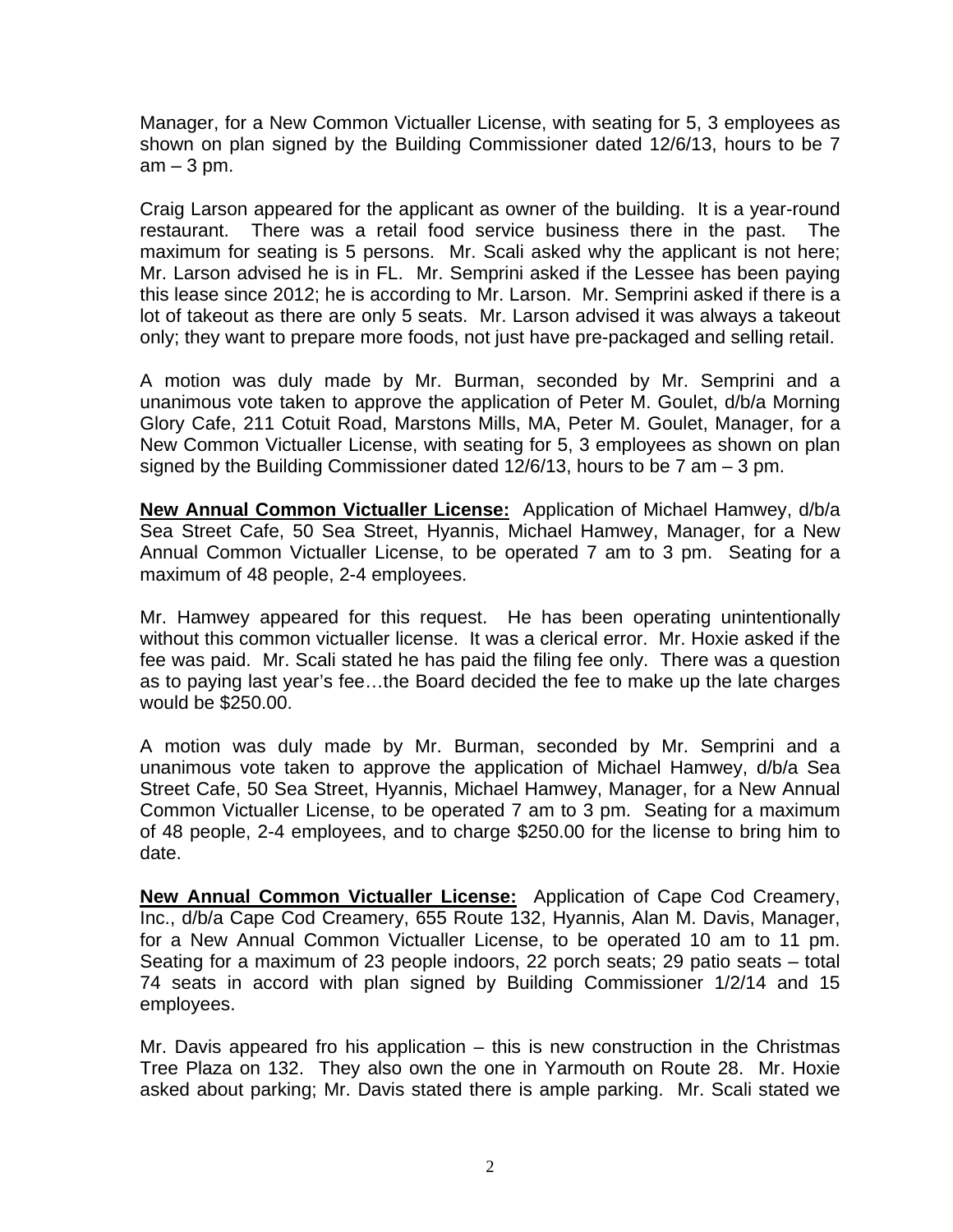now have a lot pf parking problems in that area with people parking in fire lanes, etc. It seems they will be taking lots of spaces. Mr. Davis stated there is plenty of parking. Mr. Scali stated they need to make sure the people are not double parking as we now have lots of complaints. Mr. Davis stated they are on the quieter side of the building. Lt. Murphy stated he is on the other side and does not anticipate an issue.

A motion was duly made by Mr. Burman, seconded by Mr. Semprini and a unanimous vote taken to approve the application of Cape Cod Creamery, Inc., d/b/a Cape Cod Creamery, 655 Route 132, Hyannis, Alan M. Davis, Manager, for a New Annual Common Victualler License, to be operated 10 am to 11 pm. Seating for a maximum of 23 people indoors, 22 porch seats; 29 patio seats – total 74 seats in accord with plan signed by Building Commissioner 1/2/14 and 15 employees.

**New Lodging House License:** Application of Pitchers Way, LLC d/b/a Pitchers Way House, 805 Pitchers Way, Hyannis, Harry Spooner, Manager, for a New Lodging House License for 8 rooms/8 lodgers.

Attorney Mark Boudreau appeared for Pitcher's Way, LLC. This has been a rooming house for over 15 years. The client got special permission from the Zoning Board of Appeals in October of 2013.

A motion was duly made by Mr. Burman, seconded by Mr. Semprini and a unanimous vote taken to approve the application of Pitchers Way, LLC d/b/a Pitchers Way House, 805 Pitchers Way, Hyannis, Harry Spooner, Manager, for a New Lodging House License for 8 rooms/8 lodgers.

**New Junk Dealer License:** Application of Catherine Dupuy and Lisa Nickerson, d/b/a Simply Vintage of Cape Cod, 1600 Falmouth Road, Centerville, for a new Junk Dealer License to be operated Sunday to Saturday, 10 am to 6 pm. (Mrs. Dupuy had a license for Simply Vintage in her name alone at a different location. Added a partner, moved and added "of Cape Cod" to establishment name).

Mrs. Dupuy and Ms. Nickerson appeared for this application. They have moved – were in business for 2 years in Cotuit and needed a bigger space. They are now going to be in Bell Tower Mall. Lt. Murphy stated that as we know the Junk Dealer ordinance passed several years ago has been a very good tool for the police department and community. They have no issues with this licensee. Mr. Burman asked if they are aware of the regulations. Mrs. Dupuy stated they do not deal in the types of things requiring the reporting.

A motion was duly made by Mr. Burman, seconded by Mr. Semprini and a unanimous vote taken to approve the application of Catherine Dupuy and Lisa Nickerson, d/b/a Simply Vintage of Cape Cod, 1600 Falmouth Road, Centerville, for a new Junk Dealer License to be operated Sunday to Saturday, 10 am to 6 pm.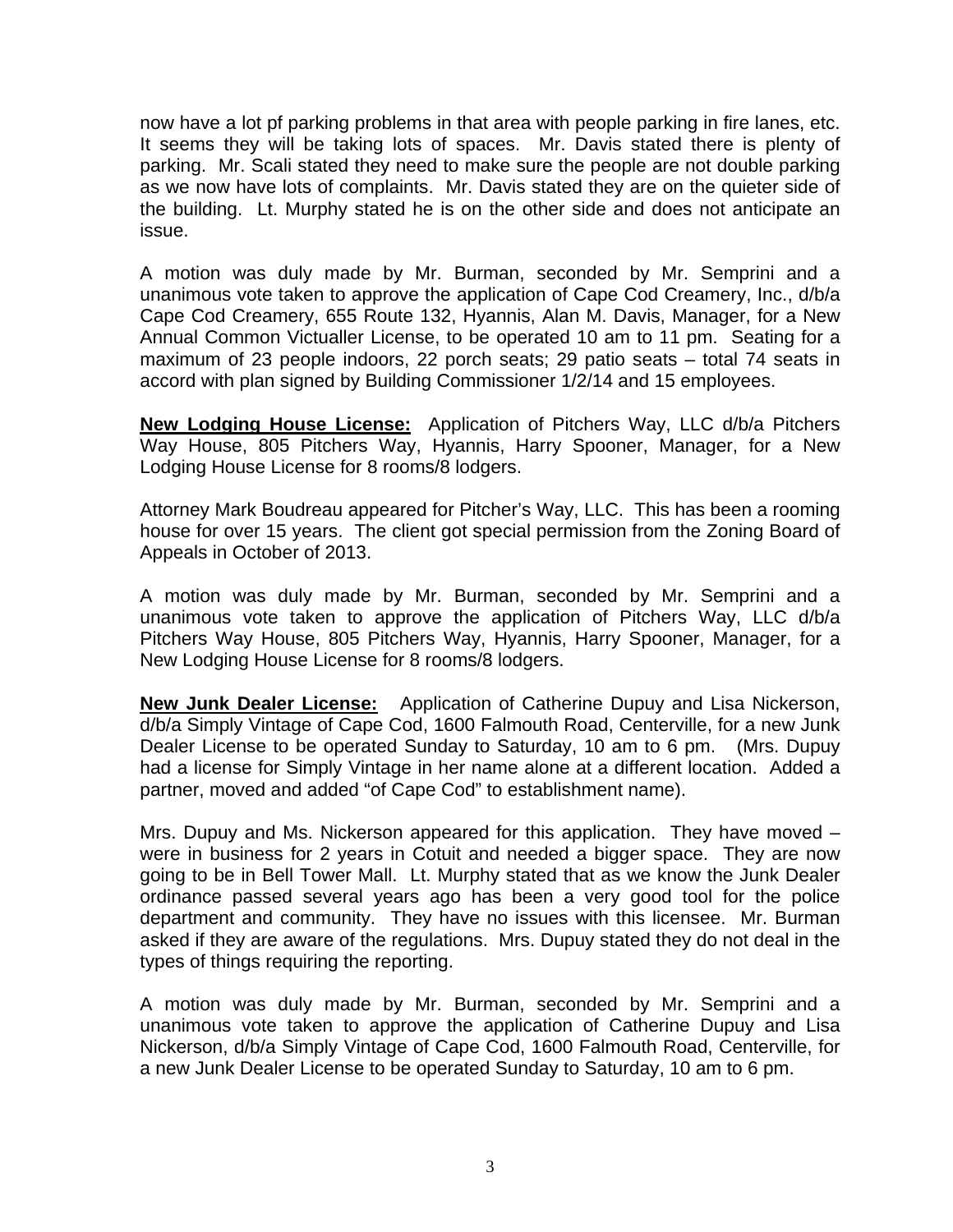**Pledge of License (Annual All Alcohol Innholder License):** Application of International Inn Bar & Grill, Inc., 662 Main Street, Hyannis, Ravi Ahuja, Manager for a pledge of the liquor license by Ocean Hospitality Group, LLC, Ravi Ahuja Individually, and International Inn Bar & Grill, Inc. to Hingham Institution for Savings. This is a refinance and monies gleaned from the transaction will be used only on and for the licensed premises.

Ravi Ahuja appeared from International Inn. He advised this is just a refinancing. Mr. Scali wanted to make sure the money he gets is just refinancing the existing loan and they will not be sending it on another property or using it for other reasons. Mr. Ahuja stated they will not.

A motion was duly made by Mr. Burman, seconded by Mr. Semprini and a unanimous vote taken to approve the application of International Inn Bar & Grill, Inc., 662 Main Street, Hyannis, Ravi Ahuja, Manager for a pledge of the liquor license by Ocean Hospitality Group, LLC, Ravi Ahuja Individually, and International Inn Bar & Grill, Inc. to Hingham Institution for Savings.

Mr. Hoxie asked Mr. Ahjuja to stay and read the hearing notice for the next item.

**Show Cause Hearing – International Inn Bar & Grill, Inc.:** Show Cause Hearing for International Inn Bar & Grill, Inc., 662 Main Street, Hyannis, Ravi Ahuja, Manager, for violation of Ch 501 § 8 Environs of Licensed Premises, to wit: "It shall be the obligation of licensees to ensure that a high degree of supervision is exercised over the conduct of the licensed establishment at all times. Each licensee will be held accountable for all violations that are related to the licensed premises to determine whether or not the licensee acted properly in the given circumstances." It is alleged that on 9/15/13 a door person/bouncer was under the influence of alcohol at 1040 hours. Continued from 1/13/14.

This was continued from January  $13<sup>th</sup>$ . The Authority will hear evidence from BPD first. Officer Maher presented the case. He called a witness, Officer Maloney, and advised he would be back later to give an overview. Officer Maloney said that he was dispatched to the scene. He went to the hotel and asked about the fight; noone seemed to know anything but that the people around the "black van" were involved. Kenneth White in the van stated he did not have anything to do with a problem. He was combative and smelled of alcohol. A victim came up and stated it was not Mr. White who hit him. Later on the DJ came out and told Officer Maloney that Mr. White was a bouncer at the hotel. Mr. White was certainly intoxicated and admitted he had some "working drinks."

When asked, Officer Maloney did not remember if Mr. White said he was working for International Inn or someone else. Officer Maher asked if anyone else from International Inn came out that night. Officer Maloney stated that no-one did. Officer Maher questioned Officer Maloney about prior calls to International Inn. Officer Maloney stated there is tons of drug activity there. Tons of crack cocaine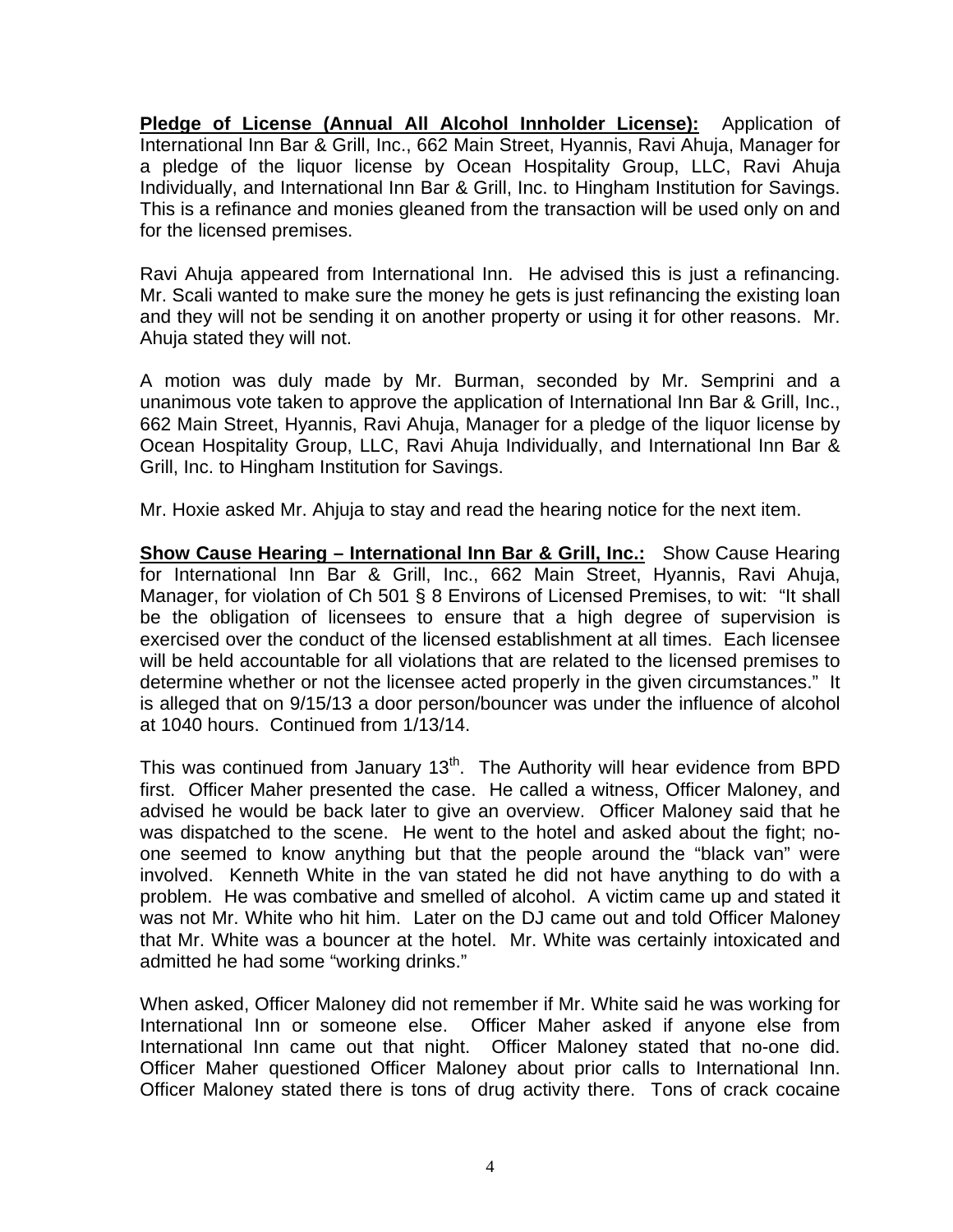and heroin paraphernalia there. Lots of domestic and alcohol related problems there as well, and prostitution.

Officer Maher called Officer Matt Blondin as well about a new incident over the weekend that would help this case regarding lack of supervision…will not be a show cause hearing on its own. Lt. Murphy introduced Officer Blondin, a police officer for 7 years on the street crimes unit. Echoing Mr. Scali's concerns, keeping this general, Lt. Murphy asked about prior dealings at International Inn and his relationship with the management there. Officer Blondin stated one of their areas of patrol is certainly Cuddles and Bubbles; there is a high rate of crime activity there. They patrol in unmarked vehicles, dress in plain clothes. Part of the patrol is this establishment – they encounter narcotics activity, suspicious persons, etc. The employees working there are cognizant of the police and seem to alert their customers that the police have arrived - warning them. Lt. Murphy asked if Officer Blondin has ever been approached by the Inn personnel to help them get rid of the undesirables. Ptl. Maher has been there numerous times; each time he goes there it is a different "manager who is present." One of the problems is that no one is in charge. Officer Maher stated he has never seen Mr. Ahuja before today's hearing. There is a high amount of drug activity and alcohol issues there. He referred to the police log for this location. There were over 40 calls specific to this location. Other hotels have maybe  $3 - 4$ . He has also told management at the Inn that speakers are not to be outside and yet they were back outside on the weekend. There is no clear responsible person there at night. The focus of entertainment on weekends and the people are completely uncontrolled. Officer Maher stated the manager on the license is not there. He asked who is paying for the entertainment. Is International Inn paying them? On the night in question, there was no supervision. There have been arrests made in the hotel, in rooms, outside…as well as prostitution in the rooms. It is much more prevalent than any other hotel. Mr. Ahuja called to the stand another person who is in charge whom he identified as the entertainment person he hired. His name is Peter Barboza. Mr. Barboza stated he is hired to provide security and entertainment. His entertainment provided is not connected to what happens in the rooms. He stated the bouncer was a one time hire; his regular bouncer was on vacation. He was hired by this entertainment person, not the hotel. Leonard Horton regularly works for him. Lt. Murphy stated he has dealt with Mr. Horton numerous times. Mr. Horton is a professional security person and does a good job. It is not a reflection on Mr. Horton that there was a problem on this evening. Mr. Barboza said that he and/or his brother are there and try hard to monitor the area. He did state that any other activity such as drugs are not in his purview. Mr. Hoxie asked what security they are in charge of. Mr. Barboza stated they are in charge of being the bouncer at this entertainment area. He stated he is not aware of the drug activity. He does not go outside and get involved with fights, etc. They are there weekends 9 pm – 1 am. Officer Maher asked if there is a cover charge. There is and it is \$5.00. Mr. Barboza is paid cash by the Inn \$200/night and he pays the bouncer \$50/night. The Inn does not pay the bouncer. Officer Maher asked Mr. Barboza if he is aware the Inn is responsible for the outside environs. He was asked when the food stops being served and said that the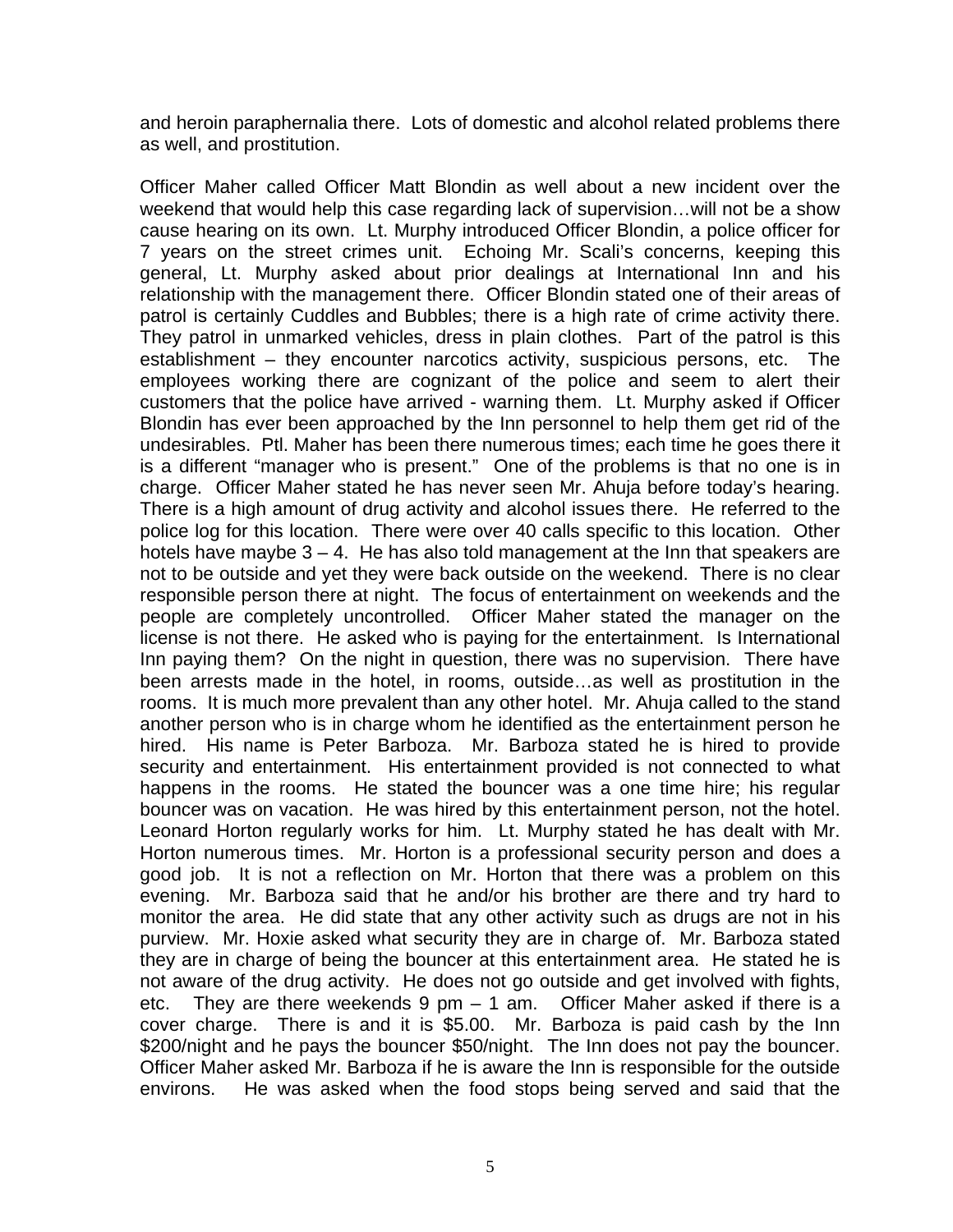kitchen closes 9:30. No food except an occasional buffet after that time. Officer Maher asked him if he knows the capacity for the room they use. Mr. Barboza stated 45 for one area, 42 for the other and 80 something for the patio – the 3 locations totaling 178. Officer Maher asked if he was aware the police department holds an information session every spring? Mr. Barboza was not aware. Officer Maher asked if he was there 9/15. He said he was not; his brother was there. He stated the bartender and desk person are here today if needed.

Mr. Semprini said that he is trying to compose himself and speak just professionally on this. Knowing what is happening in our town is disgusting to him. He is very concerned with this operation. Two DJ's and one bouncer…who is managing the bar, the bartenders? Mr. Barboza stated the Inn is managing them. Mr. Barboza and/or his brother are there for the entertainment. Mr. Semprini asked if they are working with the police department on these complaints?

Mr. Banta came to the stand and was introduced as a partner; he stated he is there most of the time – and more so on weekends, just not late. He said that whenever they hear of any problem they show the police their lists of who is there. They cannot discriminate. They have stopped letting people stay for a longer timeframe than normal. They have hired a new manager to run the hotel part. It was his understanding on 9/15 that his staff called the police that night. The people were not leaving quickly enough and loitering in the parking lot. He stated they always cooperate with the police department. Try to do whatever they can. They do have an "undesirables" list and do not rent to those people once they are on that list.

Mr. Scali stated Savi and her replacement, both of whom are now gone, are the only people from the hotel he has met. He said he has never talked to either Mr. Ahuja or Mr. Banta. Mr. Banta stated he was there 300 days or more a year. He said he is not a late night person. Lt. Murphy asked if they have security video cameras? Mr. Banta stated they do. Lt. Murphy asked if they can view them later on and he said that yes, video is saved. They can view it later. Lt. Murphy asked to have some testimony also about lack of supervision. Lt. Murphy advised he is supervisor of the street crimes unit. He has had conversations with staff about the security camera system in the past and was told by a woman manager they do NOT have a surveillance system and it is only viewed live, not saved. He was told it is a system viewed live and if she hits record it does save it but sometimes she forgot to hit it. Lt. Murphy asked again if they (Mr. Ahuja and Mr. Banta) are absentee landlords? He stated said he is there from 7 am to 11 pm approximately, in the office. Savi was handling it, and then another woman, another man and now the new person is in charge when Mr. Banta is not there. Lt. Murphy stated he would like to meet with him (the new manager) after this meeting to exchange cell phone numbers. He would also like to speak to the security person as well. Officer Maher respectfully disagreed with Mr. Banta's representations that they are cooperative with the police. On July 11<sup>th</sup> some officers were there and went to the desk employee asking for a guest list and the woman there told the police she was advised NOT to give anyone a guest list and that it was against Hippa laws to ask for it. Mr. Ahuja stated that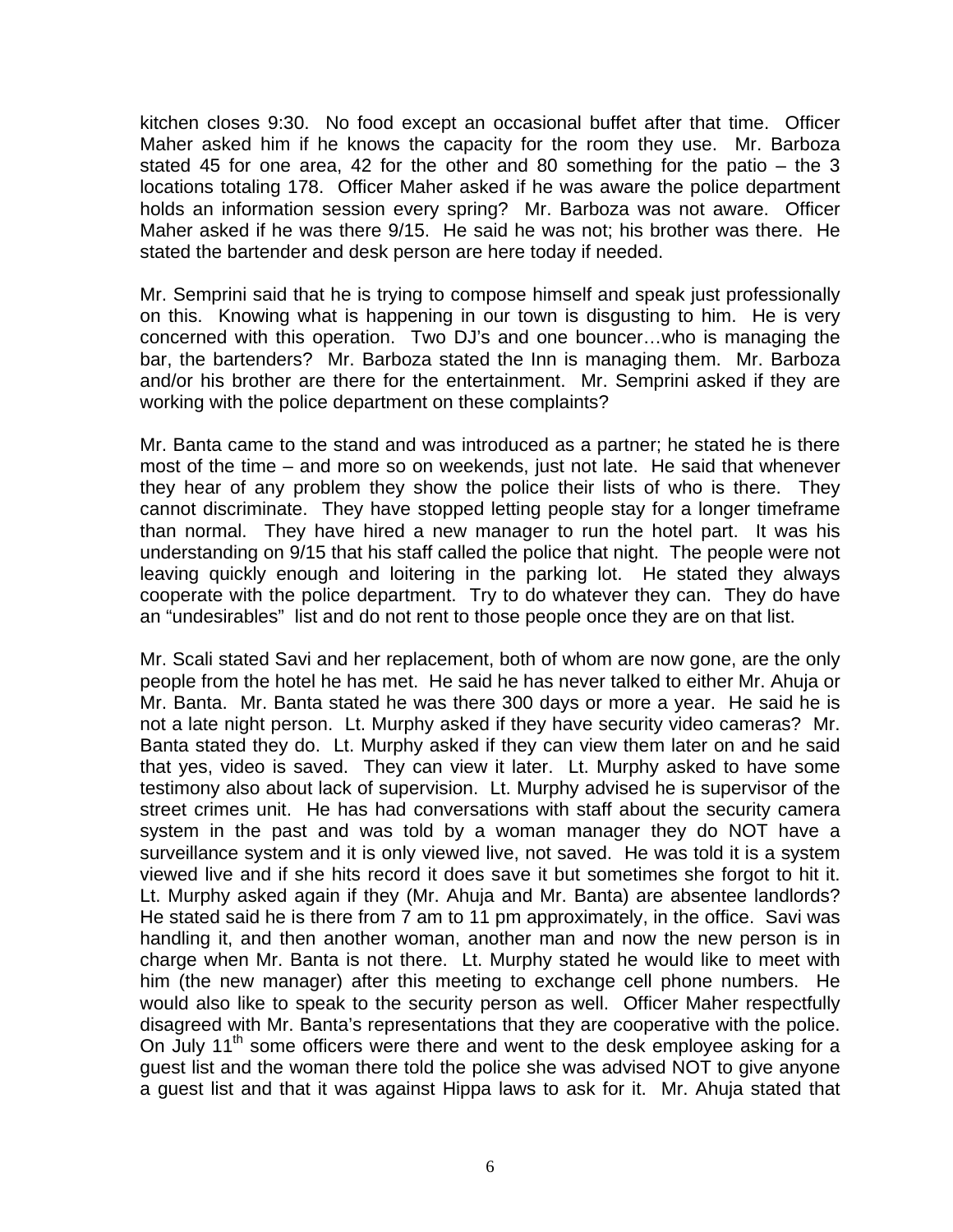woman was only there a couple months and is now gone Lt. Murphy asked Mr. Barboza about the entertainment – he said he provides old school 70's and 80's music. Lt. Murphy advised that old school night has been going on for a long time – attracts all ages with no issues requiring the police to come out. Lt. Murphy stated he does not view Mr. Barboza as a problem; it is the level above him that is the problem.

Mr. Hoxie asked Mr. Ahuja if he has any other evidence in his defense to present. Mr. Ahuja asked that the bartender speak. He did, his name is Vito Closkey. He stated Mr. Banta is there much more than we think. He has had meetings with Banta stating riff raff was taking over. He said that Mr. Banta gave him permission to "rule with an iron fist." He stated that they have banned quite a few people. It is important to them to get rid of the problem people. They do now seem to be disappearing. The clientele has been cut drastically. Lt. Murphy asked if Vito knows how many hotels are in town. He stated he did not. As the bar manager, he was asked why it is only this hotel that has the bad drug problems and issues. The bartender thinks the other hotels are more for tourists; theirs in the winter is more local people and Barnstable residents. Lt. Murphy stated the locals have access to all the other hotels as well, but it is only this one which is a problem. Lt. Murphy then stated he thinks the problem is sitting next to Mr. Barboza as the absentee Manager. The bartender stated there has not been a problem in the bar. He himself is vigilant and is checking himself when he refers to riff raff. It is hard to keep them out. Lt. Murphy apologized also and stated he is not trying to point the finger at the bartender. Officer Maher asked if the bartender was on duty that night. He stated he was; he had refused to serve the individual that was later taken away as intoxicated. Officer Maher asked who else as a hotel employee was there that night. The bartender stated no-one except the desk clerk. Mr. Semprini asked how many times since 9/15 the police department has been called there, and secondly asked the manager how many employees he has on duty in security if the manager is in his office? Officer Maher stated there have been at least 17 calls to that establishment – disturbance, drug calls, suspicious activity calls, etc. since 9/15. Mr. Banta stated they have 23 employees. At least 2-3 times they have someone walk around the entire area. They do have cameras in certain places. Mr. Banta stated they also have had flat screen t.v.'s stolen from rooms. They take I.D.'s and if someone comes again and there has been a problem they are now on a bad list and not rented a room. He stated that they charge a \$200 smoking fine as it is non-smoking there now. Mr. Semprini asked if the desk clerk is here – Mr. Banta said yes, and he was the one who called the police that night. His name is Jayden Mason. He is 19 and was there since late August. Mr. Semprini asked why there is such a turnover of employees. Mr. Ahuja stated it was because Savi, who had been there 20 years, left. The ones after her did not work out. Mr. Mason stated he had 1-1/2 wks training; he walks around at night, handles noise complaints. Anything in the parking lot, etc. He has been told to call police if there is a problem. He testified he has been instructed to give the police the hotel list if they come in. Officer Maher asked him who else at 1:45 on 9/15 was there that night – he was himself, the bar staff and DJ. Mr. Mason stated he was there as night auditor. Officer Maher asked who was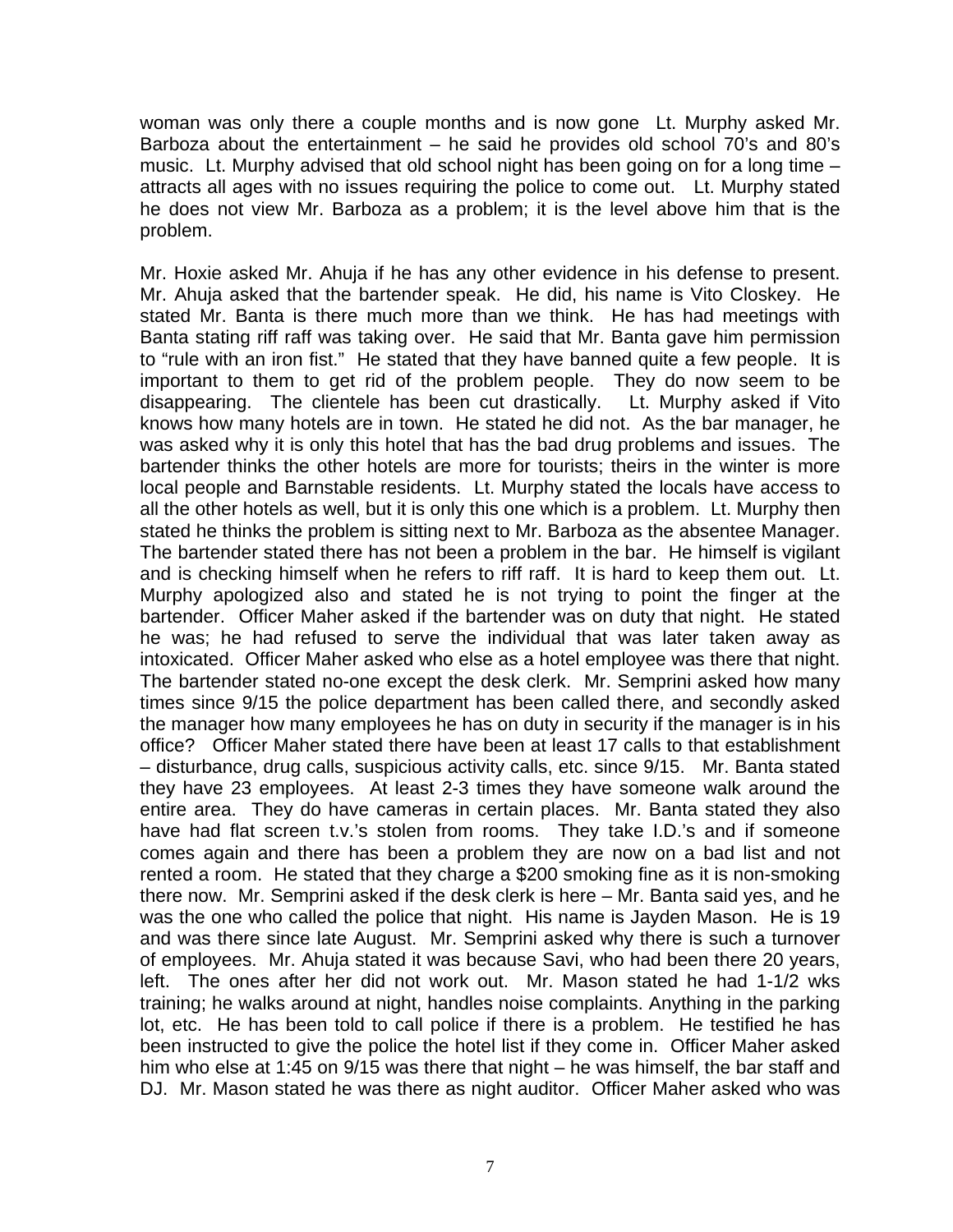in charge of the building at 1 am when alcohol was being served…he stated he was partially in charge but the bartender as well. Mr. Hoxie asked if Mr. Ahuja had anything else to put into record. Mr. Hoxie stated he is the one responsible. Not the staff. What is he going to do from this time forward to prevent the illegal activity going on there. Mr. Ahuja stated he will meet with the Police Department to work with them to make it right. Mr. Banta stated they have a new person in charge now who is the one we need to talk to. His name is Rick Heroux, he is starting his  $2^{nd}$ week there. He views the lounge as a hotel lounge not a nightclub. Friday was his first weekend. They do last call at 12:30. Timing it right the lounge is empty at 1:00. Entertainment is over before 12:45. He subtracts the employees, entertainment, etc. from the total count of people in the room so as not to be overcrowded. He walks the halls, lets patrons know if it is too loud; if there is a smell that should not be there, etc. He is there at closing. He will be available. Lt. Murphy stated he is very glad to hear what he has said. He asked about policy on patrons "living" at the hotel. The new manager stated he has done weekly and monthly rentals at his old hotel in Worcester. He has to approve any long term resident, paid in advance. Lt. Murphy stated he does not want to sound arrogant as there are people who need to rent as they have nowhere else to live. However, there are others who rent for illegal activity, and they should look out for them. The new manager stated he is vigilant. He will knock on any door to ask what is going in if it is suspicious. He stated he knows what to look for. He noticed this past Saturday a vehicle pulled over in back by an unmarked car…he stated he had been watching that room and that person then checked out of the hotel. Lt. Murphy asked if he would in future please come out and ask the police what is going on so he knows. Mr. Hoxie asked who he reports to; he stated Ravi and Mr. Banta. Mr. Hoxie asked him to notify us if he leaves his position. Mr. Burman, as a prior owner of the hotel, said this is truly disturbing to him. The lack of supervision of the two owners is appalling to him. It is refreshing to hear a professional manager is now on board but is appalled by the lack of responsibility of the owners.

A motion was duly made by Mr. Burman, seconded by Mr. Semprini and a unanimous vote taken for findings of that no supervision was noted.

A motion was duly made by Mr. Burman, seconded by Mr. Semprini and a unanimous vote taken for findings of guilty.

Mr. Hoxie asked for recommendation as to sanctions. He stated this is a complaint on one night. However, this hotel has problems continually, with lack of supervision. He recommends a 5 day suspension, 3 days to serve, 2 to be held for a year from this date, shutting down the alcohol and entertainment and a written security plan to be submitted for the alcohol and entertainment within 30 days to the Police Department and the Licensing Authority. The police department can then work with them to fine tune it so it works well. Lt. Murphy stated their security should be beefed up for the winter time. He looks forward to working with the new manager. Officer Maher asked the suspension be on the weekend which is when most of the entertainment will be happening. Lt. Murphy stated maybe suspend for weekdays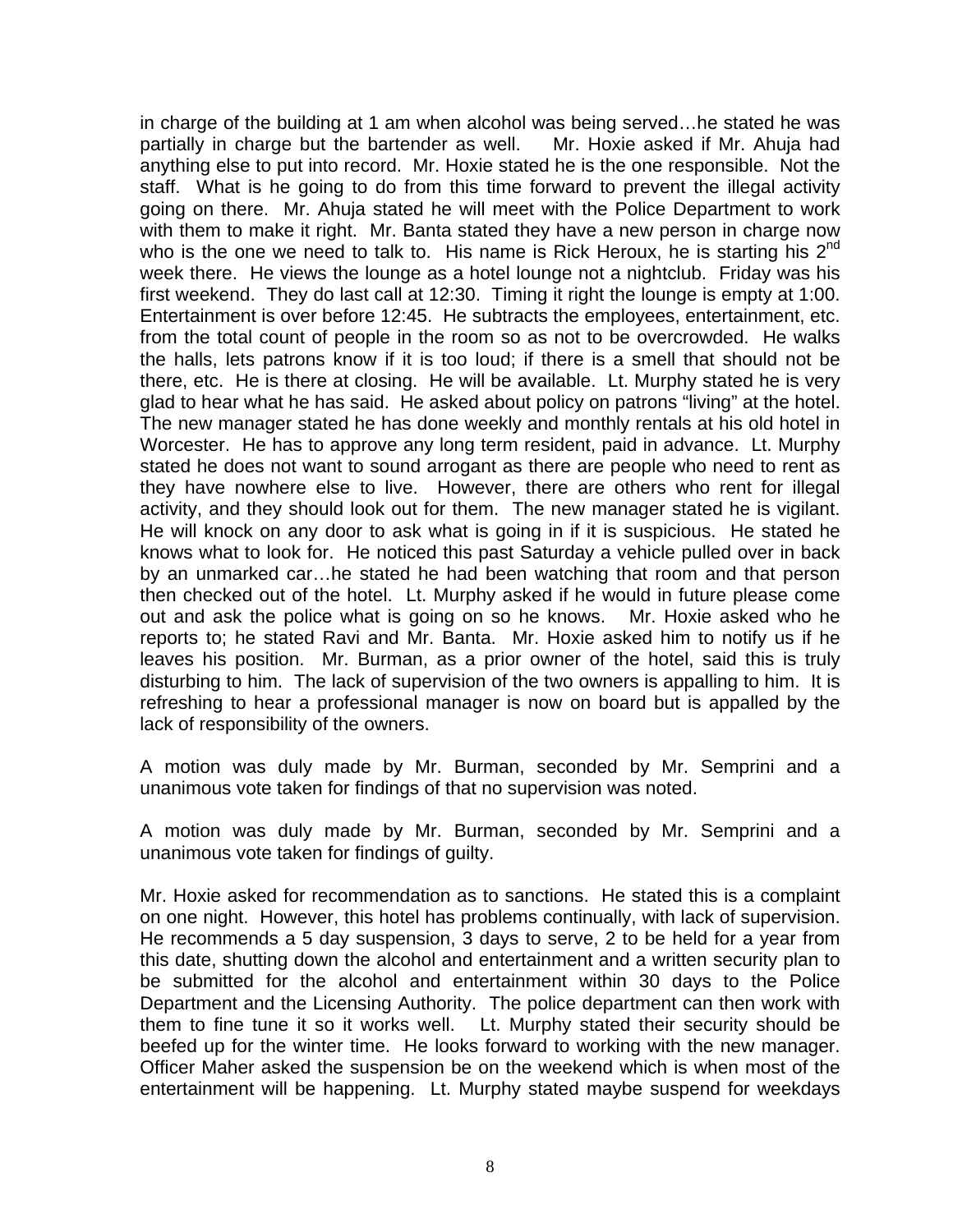and the days in abeyance be for a weekend should there be further problems. He stated this will give them the benefit of the doubt. This is their one change, and he apologized to Officer Maher for recommending something different. Mr. Hoxie agreed. Lt. Murphy stated if the new manager leaves we need to know.

Mr. Hoxie stated that a 3 day suspension be imposed March 10, 11, 12 and the abeyance dated the first Friday and Saturday in March of 2015. Also a written plan to be submitted as requested. Mr. Semprini agreed with the Friday and Saturday.

A motion was duly made by Mr. Burman that the alcohol license and entertainment licenses be suspended March 13, 14 and 15 and the balance (2 days) be held in abeyance; in addition that a written security plan be submitted to Licensing and the police dept within 30 days.

**Show Cause Hearing:** A Show Cause Hearing is called on Beech Tree Cantina/Off the Hook Sushi & Raw Bar, 599 Main Street, Brian D. Beatty, Manager, on a complaint from Unit Owners and a tenant of the Condo Association of the Residences at 615 Main Street, Hyannis in accordance with the Town of Barnstable Noise Ordinance, i.e., It shall be considered a violation whenever the noise level created by a licensed entertainment is clearly audible on property abutting the licensed premises. It shall be the responsibility of every license holder, licensed under Chapter 138 or 140 of the General Laws of the Comm. of MA to conduct entertainment, to contain the noise created by said entertainment to their own property. Failure to do so shall be sufficient grounds for revocation or suspension of their entertainment license. This regulation requires the management to take whatever steps are necessary to ensure that the noise created by their entertainment does not disturb the neighbors. Continued from 11/18/13.

Mr. Hoxie stated this will be continued to 4/14/14 at the request of the complainants.

**Show Cause Hearing – Shanghai Chinese Restaurant:** Show Cause Hearing for Shanghai Chinese Restaurant, Inc., d/b/a Shanghai Chinese Restaurant, 11 Ridgewood Avenue, Hyannis, MA, Henry Yang, Manager, for the following violations of the Code of the Town of Barnstable, Massachusetts, Part V, Ch 501 § 8A Environs of licensed premises, Section A: It shall be the obligation of the licensee to ensure that a high degree of supervision is exercised over the conduct of the licensed establishment at all times. Each licensee will be held accountable for all violations that are related to the licensed premises to determine whether or not the licensee acted properly in the given circumstances. It is alleged that Shanghai owner Yong Sheng Ding and his staff on November 16, 2013 did not properly supervise the premises and exhibit control over the licensed premises while their patrons were interfering with an arrest made by the Barnstable Police Department.

Mr. Hoxie read the hearing notice.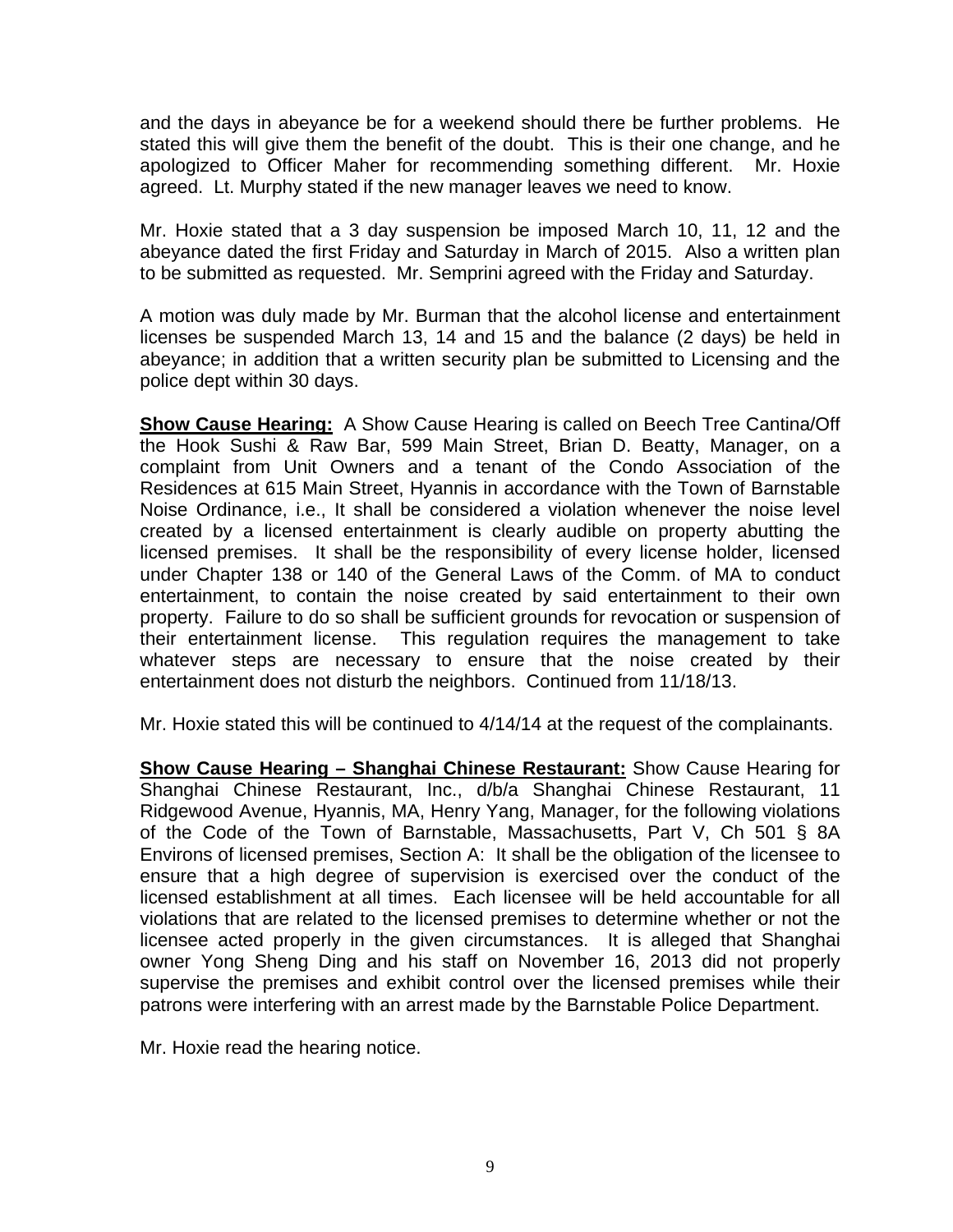Attorney Robert Mills appeared to represent Shanghai. Mr. Yang, Lucy Gow and her daughter Christine appeared with him. Also Mr. Ding, who was requested to appear.

Officer Maher called the officer present at the call on the night in question. Officer Blondin took the stand. He testified as being an officer for 7 years, working with the street crimes unit. Officer Maher asked him to describe 11/16/13. He stated he was assigned to patrol around Center Street. They observed a male to the left of the building in back urinating. Genitals exposed. They encountered the male, identified themselves as police officers. The male took something from his pockets and swallowed it. Officer Blondin believed it to be narcotics. Several patrons came to the back deck and most of them were known to police for narcotics related offenses. The male urinating was also intoxicated. He was placed in protective custody. Also arrested for indecent exposure and resisting. He had a Budweiser beer cap in his pocket. Stated he was a patron at the Shanghai and admitted drinking earlier. Another patron, his brother, came out with several associates. The crowd was verbally abusive to the police and seemed to be intimidating the police. Officer Blondin stated he has been inside the bar once; there are two entrances accessible to the public. Rear porch is where customers hang out to smoke, etc. Officer Maher asked if the area where he saw them is the problem area – and asked does he see them briefly or for longer periods outside. Officer Blondin stated both. Officer Maher asked if at the other entrance the patrons gesture towards people inside? Officer Blondin stated they do. If they see a police car marked or unmarked, they motion to people inside the bar. They also run inside to alert those inside. Officer Blondin stated there were several people this night in question  $-$  the perp and 3 others at least, who were known to him from police related activity. Two known and convicted narcotics dealers. They are regulars at the Shanghai. Officer Maher asked if any Shanghai employees came outside that night. Officer Blondin said they did not. He has been there numerous times for drug activity and other issues. He has also done extensive surveillance of that establishment. He asked if any of these people ever carry food out of there. Officer Blondin stated they do not.

Attorney Mills asked if Officer Blondin determined from the male in question if he had been drinking inside the Shanghai; Officer Blondin stated the perp would not admit he was drinking inside.

Officer Maher called Lt. Murphy to the stand. He asked him to describe his involvement. Lt. Murphy stated he was on from 5 pm to 1 am as supervisor of the street crime unit. He stated the street crime unit operates on a different frequency than regular police dispatch. He heard Officer Blondin requesting help. When he got there Mr. Tillman was in handcuffs. 7-8 people were being very vocal on the porch. He was concerned about the incident escalating; he went inside to get an employee to help disperse patrons. He walked through the people on the deck; spoke to Lucy who was behind the bar; asked her where the manager was and could he help. She said he was not there. Lt. Murphy went back outside hoping someone from the Shanghai would come out to help and that did not happen. Lt. Murphy said he then was in more of a crowd management mode, hoping to ward off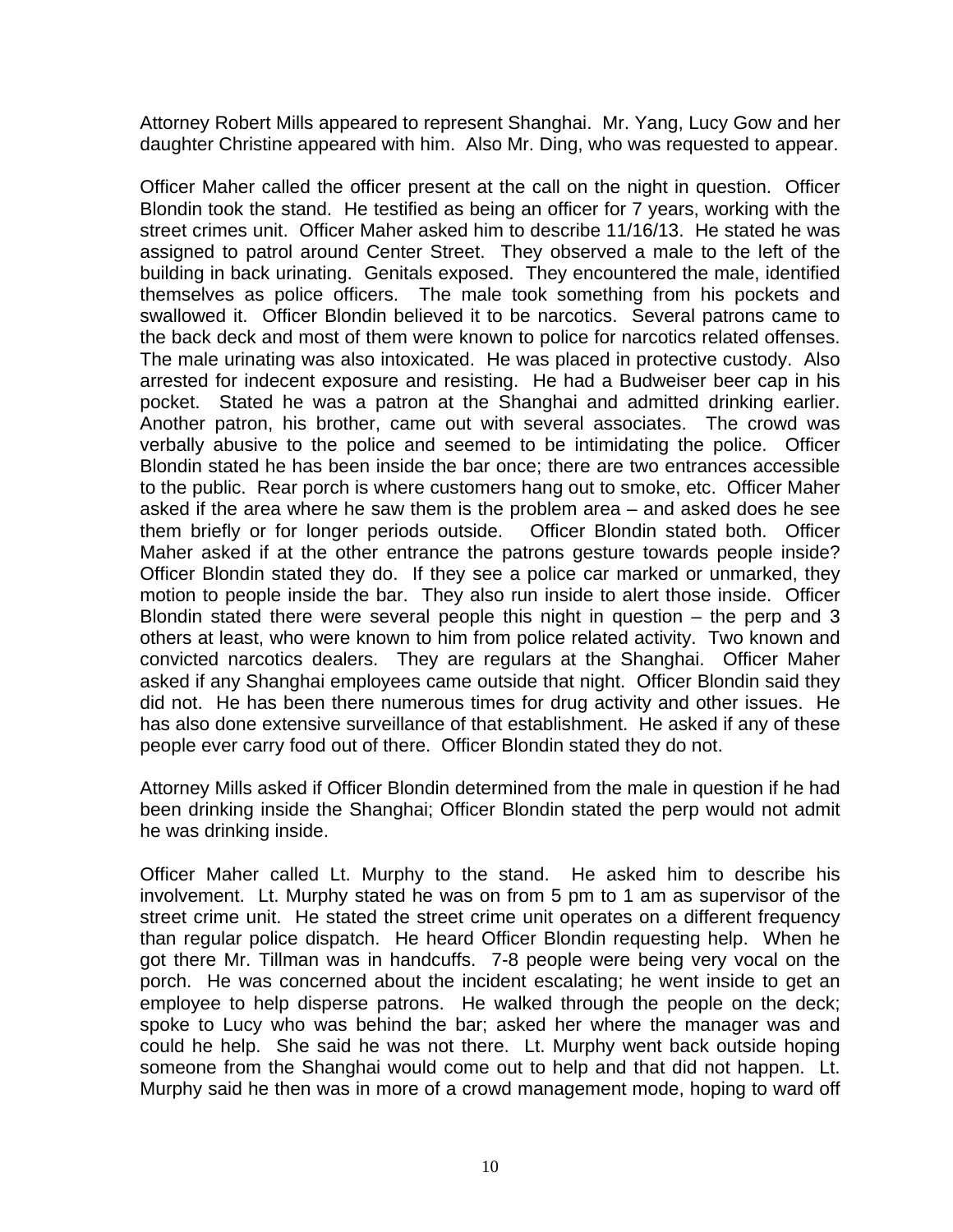further problems. He went back inside and a man, the owner, was asked to follow him outside; that also did not happen. Lt. Murphy then told the street crime guys to leave and took the prisoner in  $-$  trying not to have the situation get worse or get someone hurt. He says there definitely was lack of supervision. He recognized 4 individuals by face and name as people with distribution and firearms convictions. All 4 he recognized as regulars. Officer Maher asked if he noticed how much food was in the restaurant at the time. Lt. Murphy stated when he walked in he did not make notice of anyone sitting in the restaurant portion of the establishment but the bar was full. His conversation was with the bartender telling her he needed help. She continued to serve the patrons at the bar instead of helping him. She did not respond properly to his request. Officer Maher asked if he has had proper responses from other restaurants. Lt. Murphy stated they have always helped him at other places. Officer Maher asked if he had been to Shanghai before on calls, and was the staff cooperative. Lt. Murphy said that when asking the staff inside if they had a security system he was handed the T.V. remote control. There is definitely a language problem. Lt. Murphy also stated the call log submitted with the complaint was not correct as to JUST the Shanghai. He replaced that log with a new document specific ONLY to the Shanghai, being Exhibit "A," and attached herewith. July 2000 to present, 178 calls to that location; broken down as follows:

| Disturbances/fights/Intoxicated Persons | 70 |
|-----------------------------------------|----|
| Assault/Assault with a dangerous weapon | 18 |
| Assist/Medical Assist (Could be IP)     | 19 |
| <b>Drug Sales/Suspicious Activity</b>   | 25 |
| B&E/Larceny                             | 17 |
| <b>Town Liquor Ordinance</b>            | 19 |
| Miscellaneous calls                     | 20 |

Attorney Mills had no questions of the police department. He stated Lucy Gow is the owner with her husband and Henry Yang is the main manager – he works 35 hours/week. It is a Mom & Pop operation. Mr. Ding works in the kitchen and delivers. Cape Cod Hospital is their main client – hospital workers coming in. The location is challenging. In 2009 they were here (before the Licensing Board) because of a lack of supervision issue. Mrs. Gow did not understand the issue of people using the restroom so often, etc. at that time. He worked with them and says they have been trying to address these challenges. The evening in question Lucy was there; she knows Tillman's and crew – 4 individuals. One of them was asked to leave as he was underage and he was outside. They were having appetizers and drinks that evening. The youngest is not of age and was the one asked to leave. Lucy was not sure what was being asked of her. She stated the people at the bar wanted to go out, smoke, then return inside to finish drinks and appetizers and leave later. Attorney Mills stated that Lucy and Mr. Yang are getting better with their understanding, but stated he still has some problem with their understanding him. He stated there are some people they will need to not allow in there. Also, the back door does not need to be open it seems. Lt. Murphy stated that door in back is very dark – not lit well. If needed as an emergency exit it should be lit. It leads to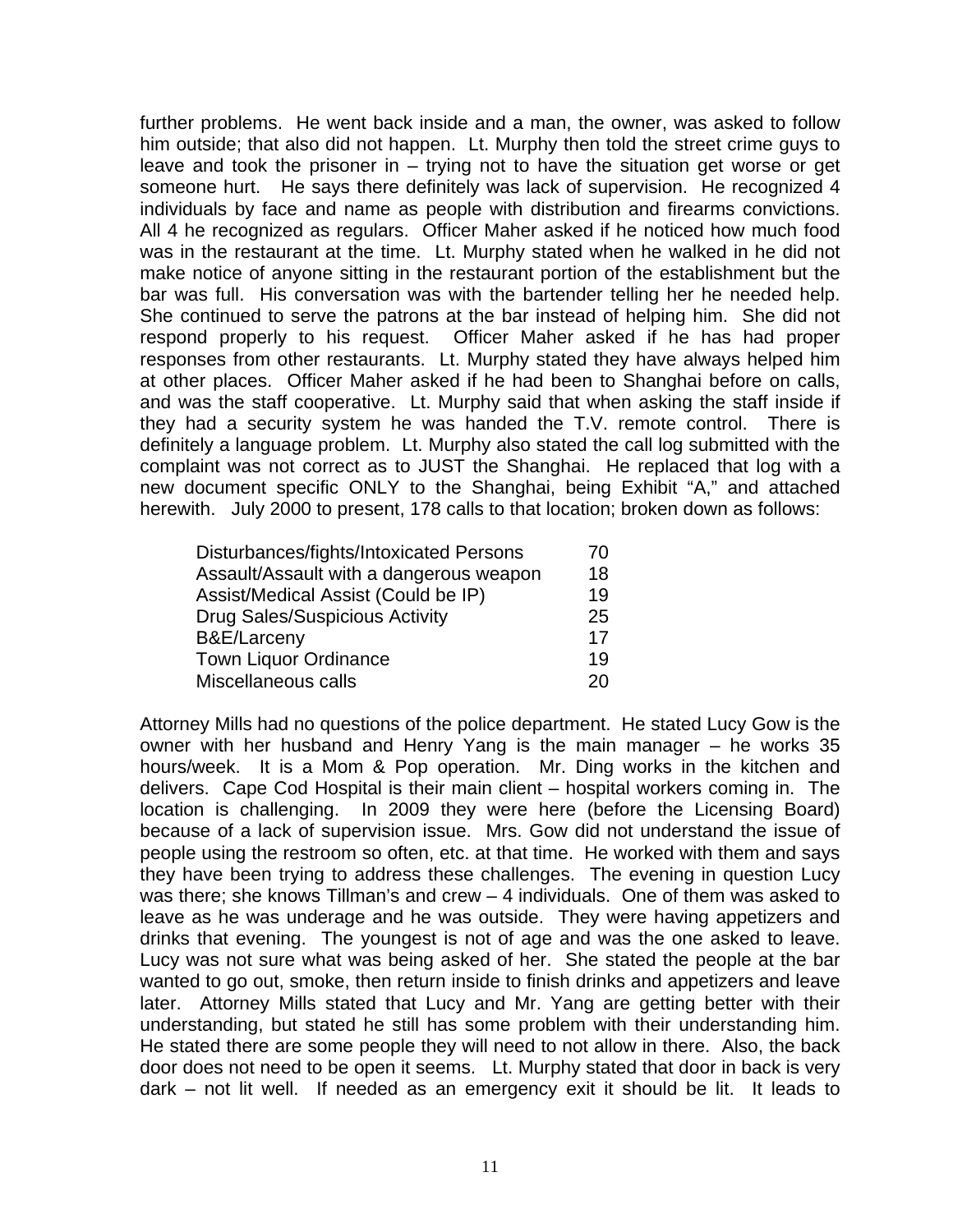something the restaurant does not want on their premises being so dark. In 2009 Attorney Mills stated they hired someone to help them with the door; but there are only certain days and hours that needs to be done. They were unable to get people to work just those few hours, but evidently they need to look a lot closer at this. Henry, the manager, is getting near to retirement. They are looking at a change of manager fairly soon. It would be the older son. That would go a long way to resolve some of these issues.

Lt. Murphy stated he has concerns given the location and some of the people intimidating employees and staff in managing their own restaurant. Specifically the ones there the night in question might cause them to be afraid of reprisals. The daughter translated for Lucy. She then said these people come in telling her that they are 21 and are allowed to be there. She tells them to leave but they will not do so and she does not make them.

Lt. Murphy asked Attorney Mills if he has advised them they have the right to "trespass" people. He stated they did not understand that before but have been told. There are some people that go there whom they do not want to have there. Lt. Murphy stated he is open to having a dialogue with them about the ability they have for policing themselves. Attorney Mills stated they will do so to get help from the police department. Mr. Burman stated he has great respect for anyone who is trying as a family to be successful. He stated that language seems to be one of the biggest problems. They need a person who can communicate in English and is not afraid to stand up and tell people to get out if needed. The daughter said the people use the excuse that they are 21 and can be there. Attorney Mills stated their son will fill this void. Lt. Murphy stated that obviously, the lady behind the bar is not able to properly manage. Mr. Hoxie asked when the son can come in.

Attorney Mills stated that will be in April. Lt. Murphy stated this has been going on for a long time; he stated he is concerned about moving forward. The repetitive nature of the offenses is disturbing. Attorney Mills said they do not know how to address this in the short term…Lt. Murphy stated that from pervious experience in Newark, NJ and challenge of neighborhoods is something the Shanghai deals with. The police department will work with that but also need to be given help from the Shanghai. He is thankful we have not had a serious problem there. His point is that are they willing to be engaged in meetings with the police and Attorney Mills to try to solve this problem? Their daughter Christine is saying the answer is yes; of course they are willing, but she does not know what they can do. Christine will help until April and that is when her brother turns 21. Christine is in high school. Lt. Murphy asked if Christine has viewed the intimidation. She said she is not there most of the time as she is in school. If there are problems with these people she is not afraid to tell them they need to go. Lt. Murphy stated there is no penalty in calling the police to say they need help. If people are being uncooperative, they need to call the police.

Mr. Burman stated he is at a loss.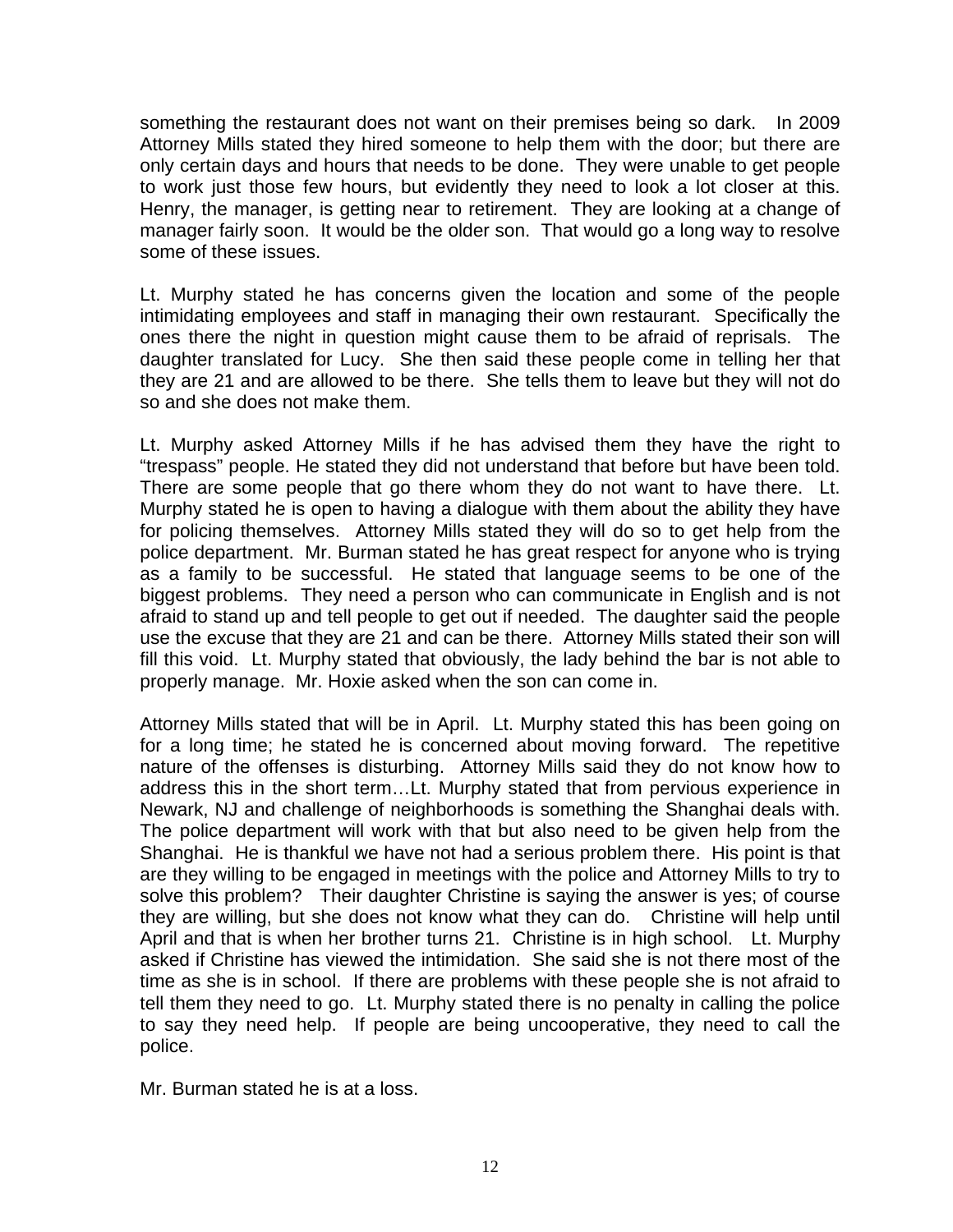Mr. Burman made a motion for findings that the Shanghai did not exercise responsible management and lacked supervision on November 16, 2013. Mr. Semprini seconded and a unanimous vote was taken that the charge was proved.

Mr. Burman made a  $2<sup>nd</sup>$  motion that they are guilty as charged, which motion was also seconded by Mr. Semprini and a unanimous vote taken of guilty.

Officer Maher deferred to Lt. Murphy as to sanctions. Lt. Murphy stated he does have some reservations as he does not want to interfere with people making a living, but did recommend a 5 day suspension, 3 days to serve, 2 to be held in abeyance.

Mr. Scali stated that close monitoring and working with the police to weed out the undesirables is of utmost importance and should be started immediately – Attorney Mills can help organize that.

A motion was duly made by Mr. Burman, seconded by Mr. Semprini and a unanimous vote taken to suspend the alcohol license for 5 days on March 10th, 11th, and  $12^{th}$ , 2014 and for 2 days to be held for a year and dismissed in no further problems occur in the interim. Also, a plan is to on security and control of unwanted patrons.

Lt. Murphy stated that he wants a meeting prior to April, as the son is not back yet and then be put back on an agenda.

Mr. Scali asked that they report back to the Licensing Authority.

An appeal may be made within 5 days of receipt of this decision to the ABCC.

**Request to postpone suspension imposed at Show Cause Hearing on 1/13/14:** At the request of the Town of Barnstable Building Division and Barnstable Police Department, a Show Cause Hearing was held on Ferreira's, 85 Old Yarmouth Road, Timothy J. Ferreira, Manager for the purpose of determining if its Annual Junk Dealer License should be modified, suspended, revoked or otherwise conditioned due to the following violation pursuant to a Police Report dated October 25,: Violation of the restriction on its current Junk Dealer's License, to wit: "Recycling bins and related equipment to be utilized and stored within the existing building." At that hearing a 30 day suspension was imposed, of which 15 days was to be served commencing on February 13, 2014. An appeal was filed by the Attorney for Ferriera's. Request that the Board vote to postpone this suspension until the appeal is finalized or to a date certain.

Attorney Houghton stated if the vote went forward to postpone he would withdraw the request for Executive Session. Mr. Hoxie is not a fan of Executive Session and thinks it would be a good idea to just vote to postpone the suspension. Attorney Houghton suggested the suspension begin 15 days following entry of judgment on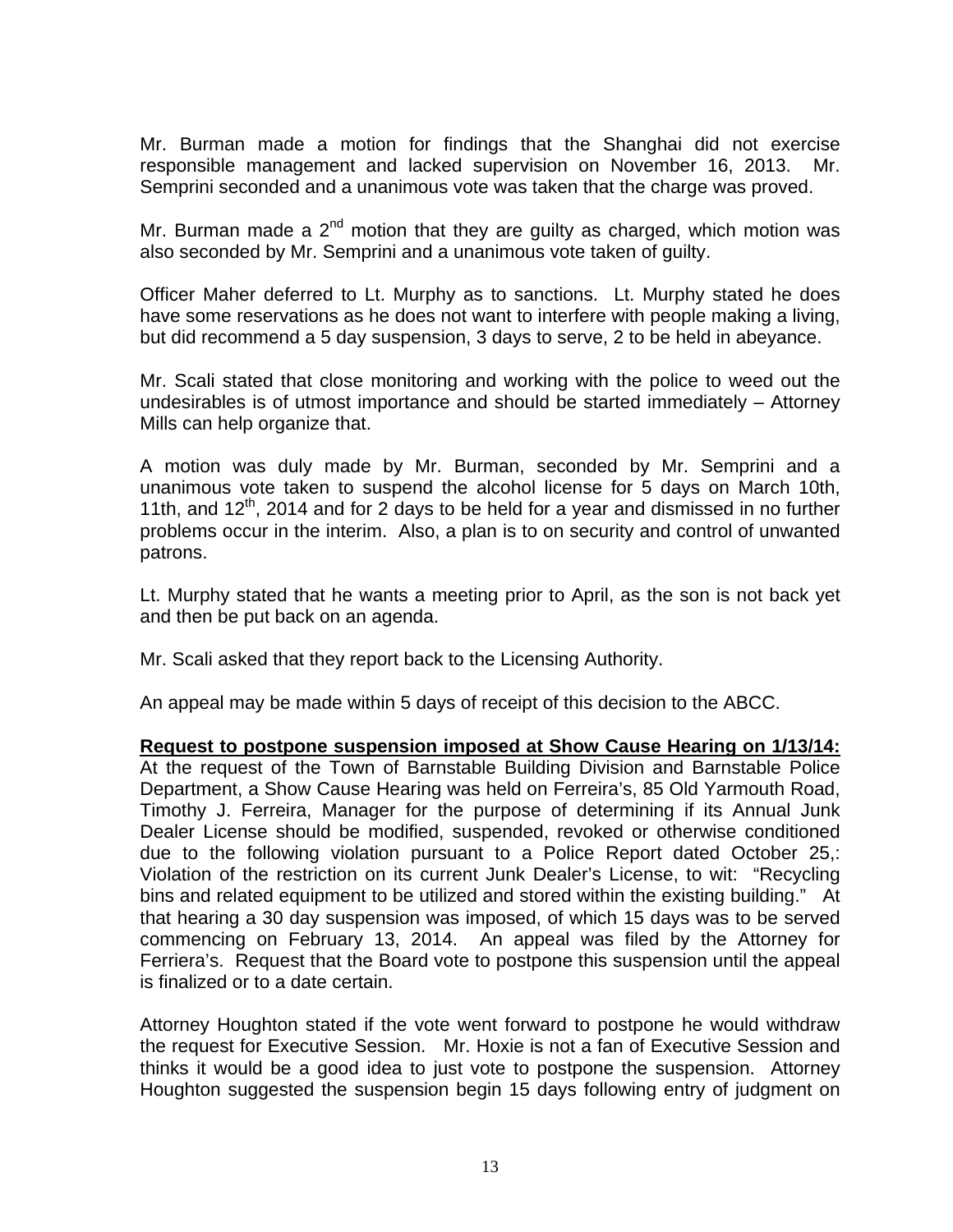their appeal. If they withdraw their appeal, same thing, 15 days following the judgment.

Mr. Burman did not wish to postpone because of the licensee's record of infractions. Attorney Houghton stated they can make a motion in Court to stay the suspension. If he were to win he could bring an action for loss income. This is a certiorari action; review of the court to see if our action was reasonable. He would then need to bring a  $2<sup>nd</sup>$  lawsuit to recover damages. Mr. Hoxie stated that in the past we did not go forward if litigation was involved. Attorney Houghton stated we are getting to the point of needing to go into Executive Session. It has been common for this authority to set suspensions enough in future to take into account if the licensee were to appeal. However, this is not an alcohol case. The distinction is that alcohol is governed by liquor statutes but this one is not; it is straight certiorari. Mer. Hoxie asked if we could continue the suspension for a month…we could do that. Mr. Hoxie stated he does not want to drag this out. H suggested continuing this for a month.

Mr. Burman made a motion to continue the suspension date formerly imposed for February 13<sup>th</sup> for 15 days to our March 24, 2014 hearing. Mr. Semprini seconded the motion and a unanimous vote was taken for the continuance.

#### **Renewals:**

### **The following renewals have been submitted without any changes from the previous year for Licensing Authority approval.**

A motion was duly made by Mr. Burman and seconded by Mr. Semprini and a unanimous vote taken to approve the Common Victualler renewals as submitted below:

#### **Common Victuallers:**

The Egg & I, 512-23 Main Street, Hyannis

A motion was duly made by Mr. Burman and seconded by Mr. Semprini and a unanimous vote taken to approve the Lodging House renewals as submitted below:

#### **Lodging House:**

Summer Winds of Hyannis, 511 Ocean Street, Hyannis – Discussion on whether there must be a resident manager or owner occupied required. Mr. Scali stated that in Cambridge they required it; the Board stated that has not been the case here.

Hostelling International – Hyannis, 111 Ocean Street, Hyannis

## **Business Meeting:**